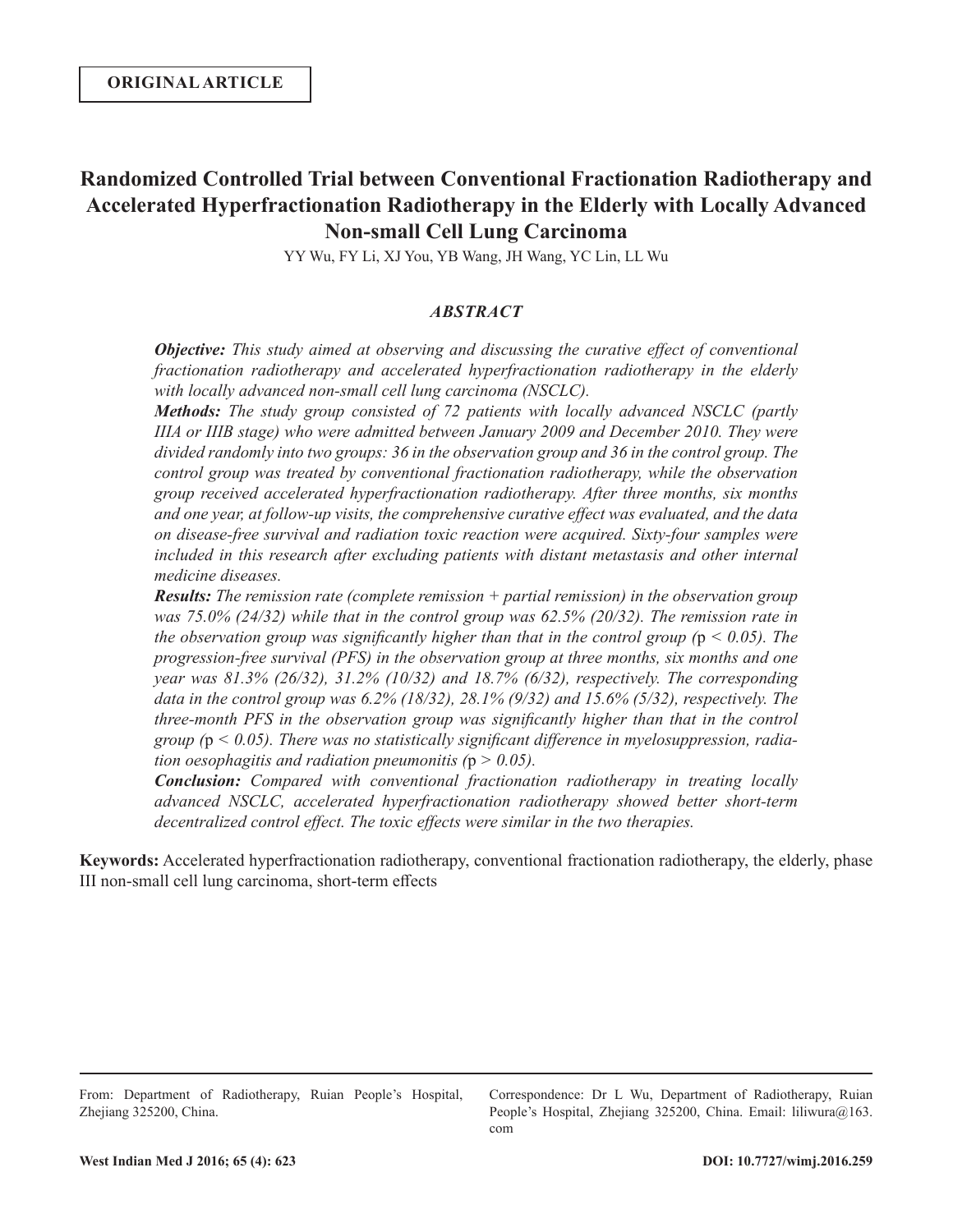**Ensayo controlado aleatorizado entre la radioterapia de fraccionamiento convencional y la radioterapia de hiperfraccionamiento acelerado en los ancianos con carcinoma de pulmón de células no pequeñas localmente avanzado**

YY Wu, FY Li, XJ You, YB Wang, JH Wang, YC Lin, LL Wu

## *RESUMEN*

*Objetivo: Este estudio estuvo dirigido a observar y discutir el efecto curativo de la radioterapia de fraccionamiento convencional y la radioterapia de hiperfraccionamiento acelerado en los ancianos con carcinoma de pulmón de células no pequeñas localmente avanzado (CPCNP). Métodos: Setenta y dos pacientes con CPCNP localmente avanzado (parcialmente en etapa IIIA ó IIIB) ingresados entre enero de 2009 y diciembre de 2010, formaron el grupo de estudio. Fueron divididos aleatoriamente en dos grupos: 36 en el grupo de observación y 36 en el grupo de control. El grupo de control fue tratado mediante radioterapia de fraccionamiento convencional, mientras que el grupo de observación recibió radioterapia de hiperfraccionamiento acelerado. Después de tres meses, seis meses y un año, en las visitas de seguimiento, se evaluó el efecto curativo general, y se obtuvieron los datos sobre la supervivencia libre de enfermedad, y la reacción tóxica radiactiva. En la investigación se incluyeron sesenta y cuatro muestras, luego de excluir pacientes con metástasis distante y otras enfermedades de medicina interna.*

*Resultado: La tasa de remisión (remisión completa + remisión parcial) en el grupo de observación fue 75.0% (24/32), mientras que en el grupo de control fue 62.5% (20/32). La tasa de remisión en el grupo de observación fue significativamente más alta que la del grupo de control (*p *> 0.05). La supervivencia libre de progresión (SLP) del grupo de observación a los tres meses, seis meses, y un año fue 81.3% (26/32), 31.2% (10/32), y 18.7% (6/32) respectivamente. Los datos correspondientes al grupo de control fueron 6.2% (18/32), 28.1% (9/32), y 15.6% (5/32), respectivamente. La SLP de tres meses en el grupo de observación fue significativamente mayor que en el grupo de control (*p *< 0.05). No hubo diferencia estadística significativa en la mielosupresión, la esofagitis por radiación, y la neumonía por radiación (*p *> 0.05). Conclusión: A diferencia de la radioterapia de fraccionamiento convencional en el CPCNP, la radioterapia de hiperfraccionamiento acelerado mostró un mejor efecto de control descentralizado a corto plazo. Los efectos tóxicos son similares en las dos terapias.*

**Palabras claves:** Radioterapia de hiperfraccionamiento acelerado, radioterapia de fraccionamiento convencional, carcinoma de pulmón de células no pequeñas de fase 3, efectos a corto plazo

#### **West Indian Med J 2016; 65 (4): 624**

# **INTRODUCTION**

Lung cancer is one of the most common human malignancies. Its prevalence and incidence increase yearly and has been a major public health issue (1). In China, lung cancer has the highest mortality rate among other cancers. Non-small cell lung carcinoma (NSCLC) is the most common type of lung cancer as it accounts for about 80% of all types of lung cancer. Nowadays, the major treatment for NSCLC involves surgery, chemoradiotherapy and molecular targeting (1). Radiotherapy is

most commonly used in treating NSCLC when patients are found to have advanced lung cancer. The conventional fractionation radiotherapy pattern with 1.8–2.0 Gy/time pattern is mostly used.

Previous work found that cancer cells accelerated their proliferation after irradiation, with an extended treatment course and a declined tumour control rate (2, 3). However, accelerated hyperfractionation radiotherapy can cut down the total curative time without affecting the curative effect (4). Many scholars have affirmed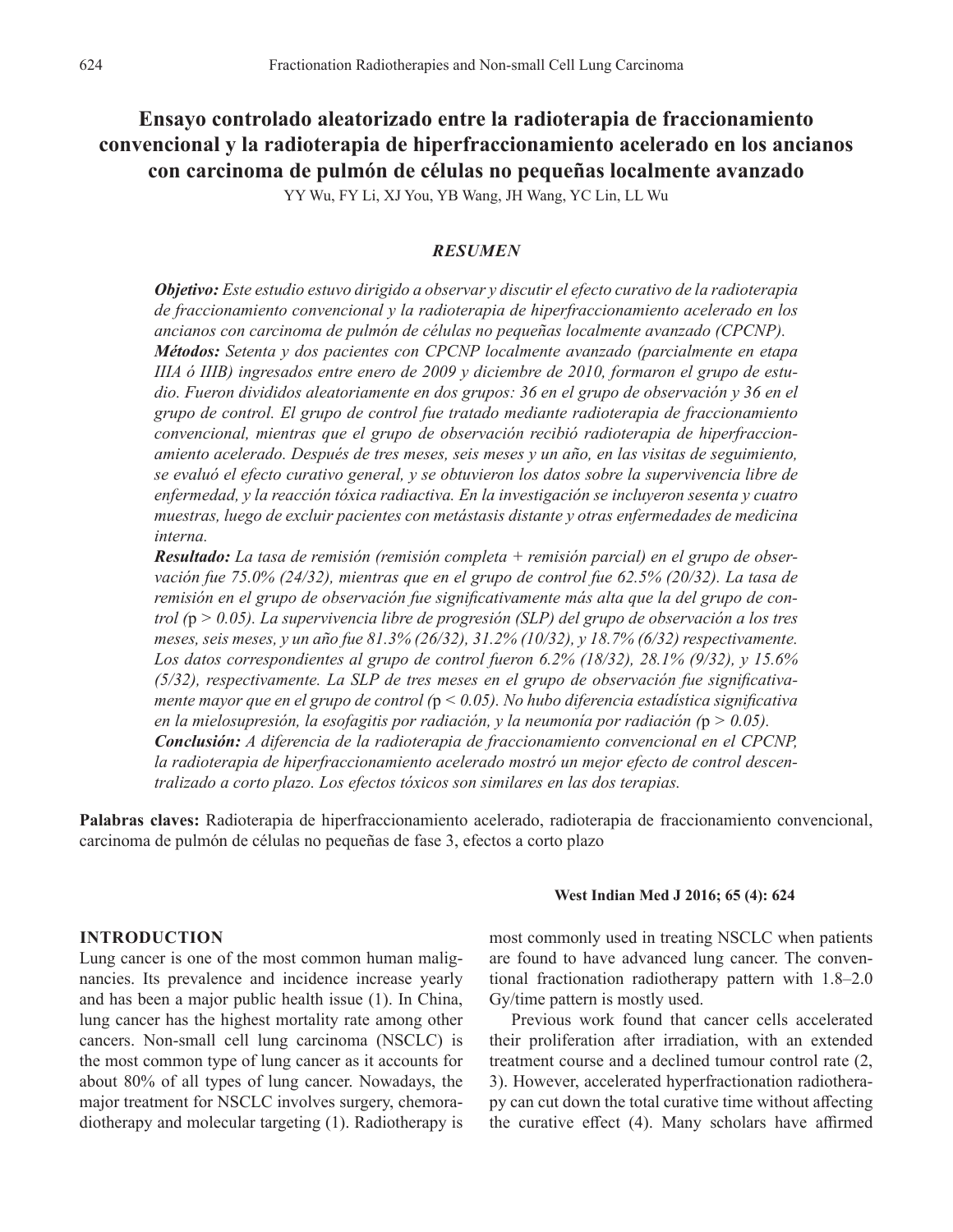the advantage of accelerated hyperfractionation radiotherapy in treating head and neck cancer (5, 6), as well as oesophageal cancer (7). Fowler and Chappel found NSCLC to be a rapid proliferation tumour (8), with a doubling time of 3–3.5 days. The accelerated proliferation of cancer cells in the radiotherapy course and extended treatment course significantly affected the final result (9, 10). Radiation Therapy Oncology Group (RTOG) 8311 experiment showed that accelerated hyperfractionation radiotherapy (1.2 Gy, 2 times/day, total dose 69.6 Gy) had a good curative effect on locally advanced NSCLC (11). In view of this result, 72 elderly patients with locally advanced NSCLC who were admitted between January 2009 and December 2010 were studied. They were treated by conventional fractionation radiotherapy and accelerated hyperfractionation radiotherapy, respectively, with a one-year follow-up visit.

## **SUBJECTS AND METHODS**

## **General data**

Seventy-two elderly patients with locally advanced NSCLC who were admitted between January 2009 and December 2010 and received radiotherapy were studied. Inclusion criteria were: (a) NSCLC confirmed by pathological biopsy, Clinical Phase III stage confirmed by combining computed tomography (CT), MRI, thoracoscope and PET-CT examination, including IIIB and partly IIIA; (b) aged from 65 to 80 years; (c) in good physical state with an ECOG score of 0–2; (d) complete case history and continuous follow-up visits for informed subjects. Exclusion criteria were: (a) patients with severe anaemia; (b) combined serious heart and lung function insufficiency.

For the observation group, there were 15 men and 17 women, aged between 65 and 79 years, with an average age of  $72.5 \pm 8.4$  years. Nineteen patients were in phase IIIB and 13 patients in phase IIIA. For the control group, there were 14 men and 18 women, aged between 65 and 80 years, with an average age of  $71.8 \pm 8.9$  years. Twenty patients were in phase IIIB and 12 patients in phase IIIA. There was no statistically significant difference  $(p > 0.05)$  in gender, age and neoplasm staging. This study was approved by our hospital's ethics committee and proceeded under patients' informed consent.

## **Therapeutic method**

All patients were treated by electron linear accelerator 6MV-X intensity modulated radiation therapy (IMRT) system (Varian, America). The calculation model was done by an analog machine to set the treatment. The head, neck and shoulder were fixed to conduct a first position, assuring good repeatability. A 3D laser red line sign was marked on the body. Enhanced located CT scanning was performed on the chest, and the image was sent to our treatment planning system (TPS). Then, the staff sketched the gross tumour volume using TPS, and extended a further 0.5 cm into the clinical target volume. Planning target volume was then obtained by adjusting the position and error of tumour mobility during breathing. Finally, protected organs and normal circumference were sketched, which laid the foundation for the planned radiotherapy dose. The setting dosage, design, calculation and optimization of intensity-modulated radiation field were carried out by the physicists. Then the optimum result of the dose-volume histogram was obtained. The radiation therapist confirmed the plan and patients restoration. Laser rays were then labelled again. A combination of irradiation and radiotherapy technology was performed in set-up radiotherapy.

Control group: conventional fractionation radiotherapy. Exposure dose: 60 Gy/30 times/6 weeks.

Observation group: accelerated hyperfractionation radiotherapy. Exposure dose: 56.25 Gy/45 times/6 weeks (1.25 Gy/3 times/day).

Two sets of normal organ defined dose: lung V20 < 28%, lung V5 < 50%, heart V50 < 45%, spinal cord < 42 Gy, oesophagus  $\leq$  58 Gy.

#### **Observation target and therapeutic effect criterion**

After three months, six months and one year, at follow-up visits, the comprehensive curative effect was evaluated, and the data on disease-free survival and radiation toxic reaction were acquired.

Therapeutic effect criterion: response evaluation criteria in solid tumors (RECIST).

Evaluation of targeted focus:

Complete remission (CR): all targeted focus disappeared. Partial remission (PR): compared with base line, the sum of longest diameter in targeted focus decreased by at least 30%.

Progression disease (PD): the sum of longest diameter in targeted focus increased by 20%, compared with minimum sum of longest diameter at the start of therapy. Another evaluation method was the appearance of one or more new foci.

Stable disease (SD): the status between partial remission and progression disease.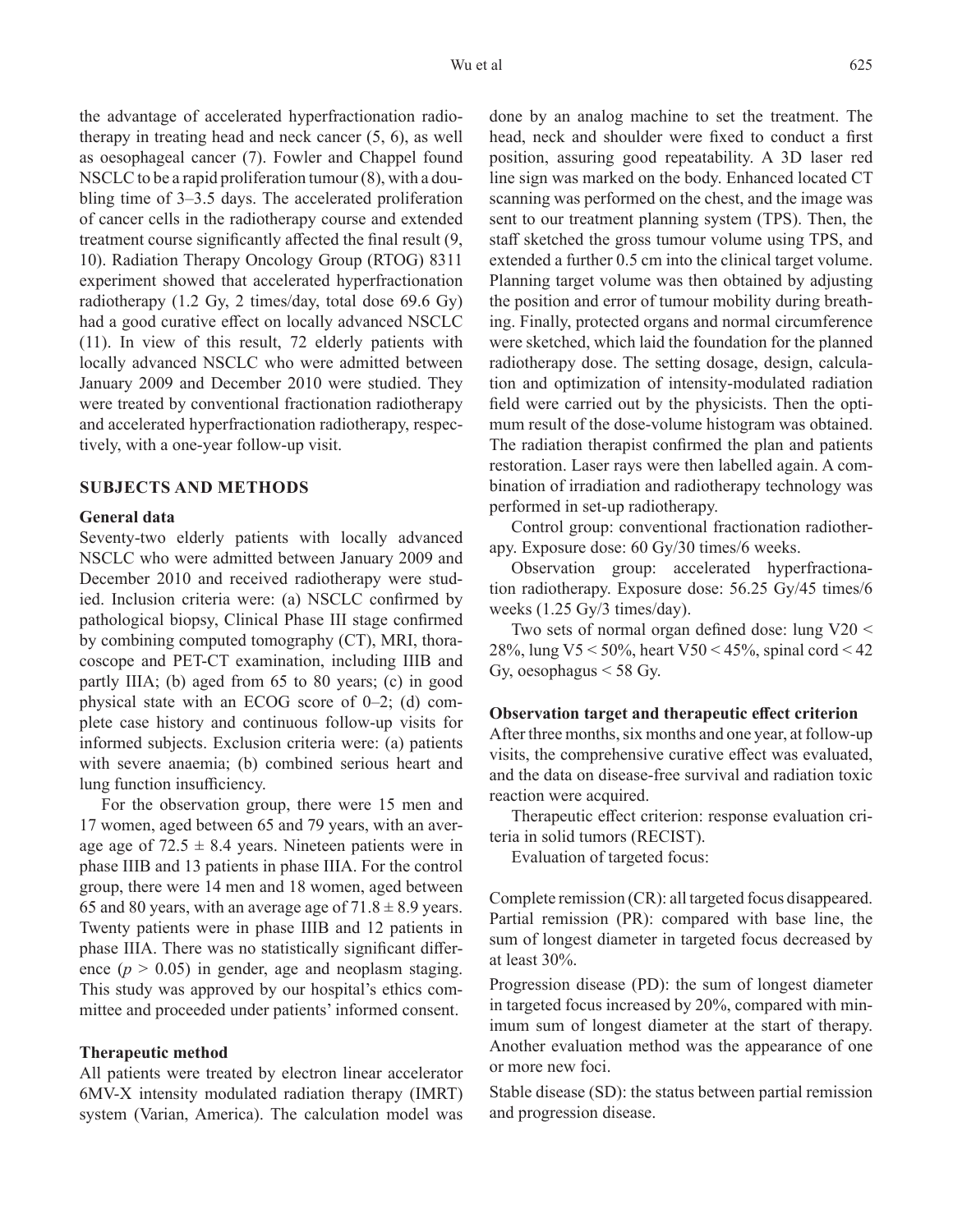Classification of side-effects in this research was performed according to the RTOG radio-reaction evaluation criterion (12).

## **Statistical method**

Clinical and test data were input as SPSS database form. Analysis was performed using SPSS 19.0 statistical software. Chi-square test was employed to compare intergroup data. Results were expressed in percentage. Significance test level was defined as  $p \leq 0.05$ .

# **RESULTS**

## **Comparison of short-term effects in the two groups**

The remission rate  $(CR + PR)$  in the observation group was 75.0% (24/32) while that in the control group was 62.5% (20/32). The remission rate in the observation group was significantly higher than that in the control group (*p* < 0.05) (Table 1).

# **Comparison of progression-free survival of the two groups at three months, six months and one year**

The three-month progression-free survival (PFS) in the observation group was significantly higher than that in the control group ( $p < 0.05$ ). However, there was no statistically significant difference in PFS at six months and one year between the two groups (Table 2).

# **Comparison of radiation toxic reaction in the two groups**

There was no statistically significant difference in episodes of myelosuppression, radiation oesophagitis and radiation pneumonitis ( $p > 0.05$ ) (Table 3).

## **DISCUSSION**

Nowadays, the major treatment for NSCLC involves surgery, chemoradiotherapy and molecular targeting. Radiotherapy is most commonly used in treating NSCLC when patients are found to have advanced lung cancer. The conventional fractionation radiotherapy pattern with

Table 1: Comparison of short-term effects in the two groups

| Group                      | n |      | CR PR | SD             | PD — | <b>Remission rate</b> |
|----------------------------|---|------|-------|----------------|------|-----------------------|
| Observation group 32 13 11 |   |      |       | -4             | 4    | 75.0%                 |
| Control group              |   | 32 8 | 12    | $7\phantom{0}$ | 5    | $62.5\%$ <sup>*</sup> |
| $\chi^2$                   |   |      |       |                |      | 2.974                 |
| $p$ value                  |   |      |       |                |      | ${}_{\leq 0.05}$      |

\* A significant difference of *p* < 0.05

1.8–2.0 Gy/time pattern is mostly used (13, 14). The primary cause of failure in treating local NSCLC lies in the accelerated proliferation of cancer cells in conventional fractionation radiotherapy (8–10). With the development of radiology, many unconventional fractionation therapies have been explored. Based on the radiotherapy time, dose and fraction frequency (15–17), accelerated hyperfractionation radiotherapy has been found to be advantageous in terms of curative effect and time reduction (18, 19).

Accelerated hyperfractionation radiotherapy is a method that uses fraction dose in patients with a frequency of two or three times per day. For patients who have an acute radiation injury (20), it shortens the total treatment time without affecting the curative effect. Besides, scholars have gained much experience in treating head and neck cancer, as well as oesophageal cancer. Partial control rates could be seen in previous work (5–7). In this study, 32 elderly patients with locally advanced NSCLC were treated with accelerated hyperfractionation radiotherapy, while the others received conventional fractionation radiotherapy. Statistical analysis showed that short-term effects at three-month PFS were more acute in patients who were treated with accelerated hyperfractionation radiotherapy than patients who received conventional fractionation radiotherapy. Many scholars have obtained positive results in treating NSCLC with accelerated hyperfractionation radiotherapy (21–25), indicating the role of interdisciplinary co-operation in increasing curative effect.

The lung is an organ with poor tolerance. Radiation pneumonitis, radiation oesophagitis and other radioreaction from radiotherapy seriously impact the survival quality and cure schedule of acromegaly (26, 27). For the elderly, the function and physique of their lungs are worse. Thus, a strict dosage restriction is needed. However, Luguang found that the efficacy and tolerance of accelerated hyperfractionation radiotherapy in the elderly with cancer of the oesophagus were not significantly inferior compared with the young (28). Our study

Table 2: Comparison of progression-free survival of the two groups at three months, six months and one year  $(\%$ , n)

| Group             | n  | Three-month<br><b>PFS</b> | Six-month<br><b>PFS</b> | One-year<br><b>PFS</b> |  |
|-------------------|----|---------------------------|-------------------------|------------------------|--|
| Observation group | 32 | $81.3\%$ (26)             | $31.2\%$ (10)           | $18.7\%$ (6)           |  |
| Control group     | 32 | $56.2\%$ $(18)^*$         | $28.1\%$ (9)            | $15.6\%$ (5)           |  |
| $\chi^2$          |    | 4.654                     | 0.075                   | 0.109                  |  |
| $p$ value         |    | ${}_{0.05}$               | ${}_{0.05}$             | ${}_{0.05}$            |  |

\* A significant difference of *p* < 0.05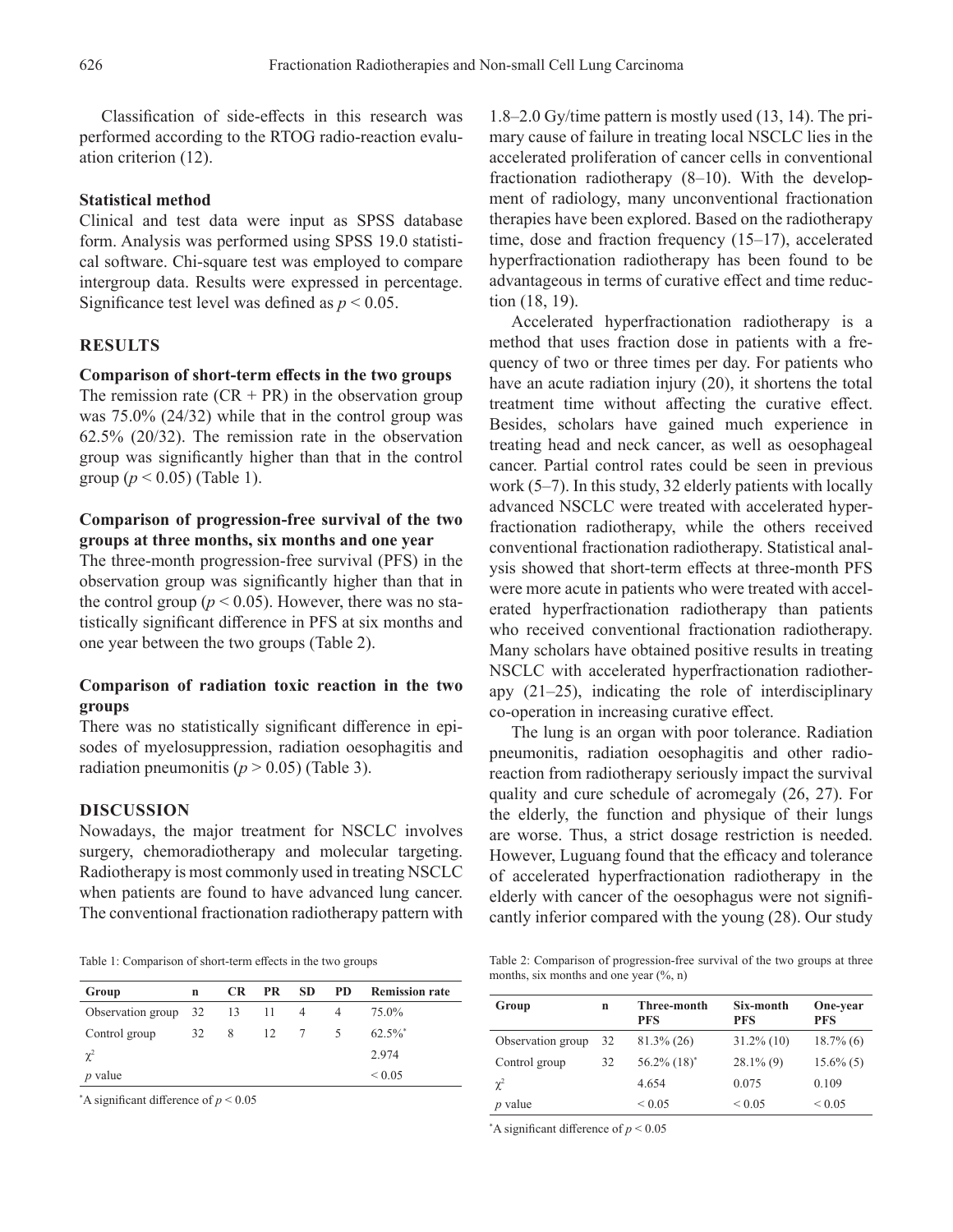| Group                | $\mathbf n$ | Myelosuppression |           |             | <b>Radiation oesophagitis</b> | <b>Radiation pneumonitis</b> |           |
|----------------------|-------------|------------------|-----------|-------------|-------------------------------|------------------------------|-----------|
|                      |             | Grade $1-2$      | Grade 3-4 | Grade $1-2$ | Grade 3-4                     | Grade $1-2$                  | Grade 3-4 |
| Observation group 32 |             | 4                |           | 12          |                               |                              |           |
| Control group        | 32          | 4                | ∩∗        | 14          |                               |                              |           |
| $\chi^2$             |             | 0.096            |           | 0.062       |                               | 0.000                        |           |
| $p$ value            |             | > 0.05           |           | > 0.05      |                               | > 0.05                       |           |

Table 3: Comparison of radiation toxic reaction in the two groups

\* A significant difference of *p* < 0.05

showed that accelerated hyperfractionation radiotherapy and conventional fractionation radiotherapy were equal in severity in causing myelosuppression, radiation oesophagitis and radiation pneumonitis. Besides, there was no significant difference in the two therapeutic patterns. Thus, the results indicated that the tolerance in the elderly with locally advanced NSCLC was fair in aspect of accelerated hyperfractionation radiotherapy and conventional fractionation radiotherapy.

In conclusion, compared with conventional fractionation radiotherapy in treating locally advanced NSCLC, accelerated hyperfractionation radiotherapy showed better short-term curative effect and reduced the total treatment time. The toxic effects were similar in the two therapies. Further research is needed in the area of the elderly with locally advanced NSCLC radiotherapy treatment.

#### **REFERENCES**

- 1. Mauguen A, Le Péchoux C, Saunders MI, Schild SE, Turrisi AT, Baumann M et al. Hyperfractionated or accelerated radiotherapy in lung cancer: an individual patient data meta-analysis. J Clinic Oncol 2012; **30:** 2788–97.
- 2. Nishuimura Y, Ono K, Tsutsui K, Oya N, Okajima K, Hiraoka M et al. Esophageal cancer treated with radiotherapy: impact of total treatment time and fractionation. Int J Radiat Oncol Biol Phys 1994; **30:** 1099–105.
- 3. Wither HR, Tailor JMG, Maciejewski B. The hazard of accelerated tumor clongen repopulation during radiotherapy. Acta Oncol 1988; **27:** 131–6.
- 4. Zhang W, Ye YJ, Yu JW. Evaluation function of optimized tumour radiotherapy scheme based on biology. Chin J Med Phy, 2015; **32:** 599–603.
- 5. Trott KR. Cell repopulation and overall treatment time. Int J Radiat Oncol Biol Phys 1990; **19:** 1071–5.
- 6. Zhu XD, Wei JB, Qu S. Analysis on conventional fractionation and late course accelerated hyperfractionation radiotherapy in treatment of nasopharynx cancer. Chin J Radio Oncol 2007; **16:** 321–4.
- 7. Li XL, Shi XH, Zhao KL. Research on 3D conformal of esophagus cancer in whole accelerated hyperfractionation Phase II. Chin J Radio Oncol 2011; **20:** 477–8.
- 8. Fowler JF, Chappell R. Non-small lung tumors repopulate rapidly during radiation therapy. Int J Radiat Oncol Biol Phys 2000; **46:** 516–7.
- 9. Cox JD, Pajak TF, Asbell S, Russell AH, Pederson J, Byhardt RW et al. Interruptions of high-dose radiation therapy decrease long-term survival of favorable patients with unresectable non-small cell carcinoma of the lung: analysis of 1244 cases from 3 RTOG trial. Int J Radiat Oncol Biol Phys 1993; **27:** 493–8.
- 10. Chen M, Jiang GL, Fu XL, Wang LJ, Qian H, Chen GY et al. The impact of overall treatment time on outcomes in radiation therapy for non-small cell lung cancer. Lung Cancer 2000; **28:** 11–9.
- 11. Cox JD, Azarnia N, Byhardt RW. Hyperfractionated radiation therapy (1.2Gy bid) with 69.6Gy total dose increases survival in favorable patients with stage III non-small cell carcinoma of the lung: report of RTOG 83–11. J Clin Oncol 1990; **8:** 1543–55.
- 12. Cox JD, Stetz J, Pajak TF. Toxcity criteria of the Radiation Therapy Oncology Group (RTOG) and the European Organization for Research and Treatment of Cancer (EORTC). Int J Radiat Oncol Biol Phys 1995; **31:** 1341–6.
- 13. Onishi H, Shirato H, Nagata Y, Hiraoka M, Fujino M, Gomi K et al. Stereotactic body radiotherapy (SBRT) for operable stage I non-small cell lung cancer: can SBRT be comparable to surgery? Int J Radiat Oncol Bio Phys 2011; **81:** 1352–8.
- 14. Yu GH, Zhang HB, Zheng SJ. Clinical research on 3D conformal radiation therapy and accelerated hyperfractionation radiotherapy in treating Phase III non-small cell lung carcinoma. Chin J Prim Med Pharm 2012; **19:** 1856–7.
- 15. Pöttgen C, Eberhardt W, Graupner B, Theegarten D, Gauler T, Freitag L et al. Accelerated hyperfractionated radiotherapy within trimodality therapy concepts for stage IIIA/B non-small cell lung cancer: markedly higher rate of pathologic complete remissions than with conventional fractionation. Eur J Cancer 2013; **49:** 2107–15.
- 16. Wang M, Li SJ, Zhang HX. Clinical research on late course accelerated hyperfractionation radiotherapy in and simultaneous chemotherapy of middle-advanced stage esophagus cancer. Chin J Gerontol 2010; **30:** 1600–2.
- 17. Ren ZB, Liu XW, Han L. Late course accelerated hyperfractionation radiotherapy 3D conformal radiotherapy in squamous cell lung carcinoma Phase II. Chin J Radio Oncol 2005; **14:** 501–2.
- 18. Holgersson G, Bergqvist M, Nyman J, Hoye E, Helsing M, Friesland S et al. The impact of hyperfractionated radiotherapy regimen in patients with non-small cell lung cancer. Med Oncol 2013; **30:** 1–10.
- 19. Liu GM, Xia GW, Jin GH. Clinical analysis on locally advanced NSCLC late-stage accelerated hyperfractionated radiotherapy. Chin J Radio Med & Protec 2006; **26:** 383–5.
- 20. Hasselle MD, Haraf DJ, Rusthoven KE, Golden DW, Salgia R, Villaflor VM et al. Hypofractionated image-guided radiation therapy for patients with limited volume metastatic non-small cell lung cancer. J Thoracic Oncol 2012; **7:** 376–81.
- 21. Chen M, Chen YY, Xian CG. Clinical result on Phase I and II inducing chemotherapy with late-stage accelerated hyperfractionated radiotherapy in locally advanced NSCLC. Chin J Radio Oncol 2005; **14:** 249–52.
- 22. Chen GY, Wang LJ, Jiang GL. Clinical analysis on Phase II escalated accelerated hyperfractionated radiotherapy combining chemotherapy in treating NSCLC. Chin J Radio Oncol 2005; **14:** 162–5.
- 23. Zhang C, Chen YM, Mo HW. Clinical observation on simultaneous chemotherapy combining late course accelerated hyperfractionated radiotherapy in locally advanced NSCLC. Chin J Cancer Prevention & Treatment 2004; **11:** 966–8.
- Pisch J, Moskovitz T, Esik O, Homel P, Keller S. Concurrent Paclitaxelcisplatin and twice-a-day irradiation in stage IIIa and IIIb NSCLC shows improvement in local control and survival with acceptable hematologic toxicity. Pathol Oncol Res 2002; **8:** 163–9.